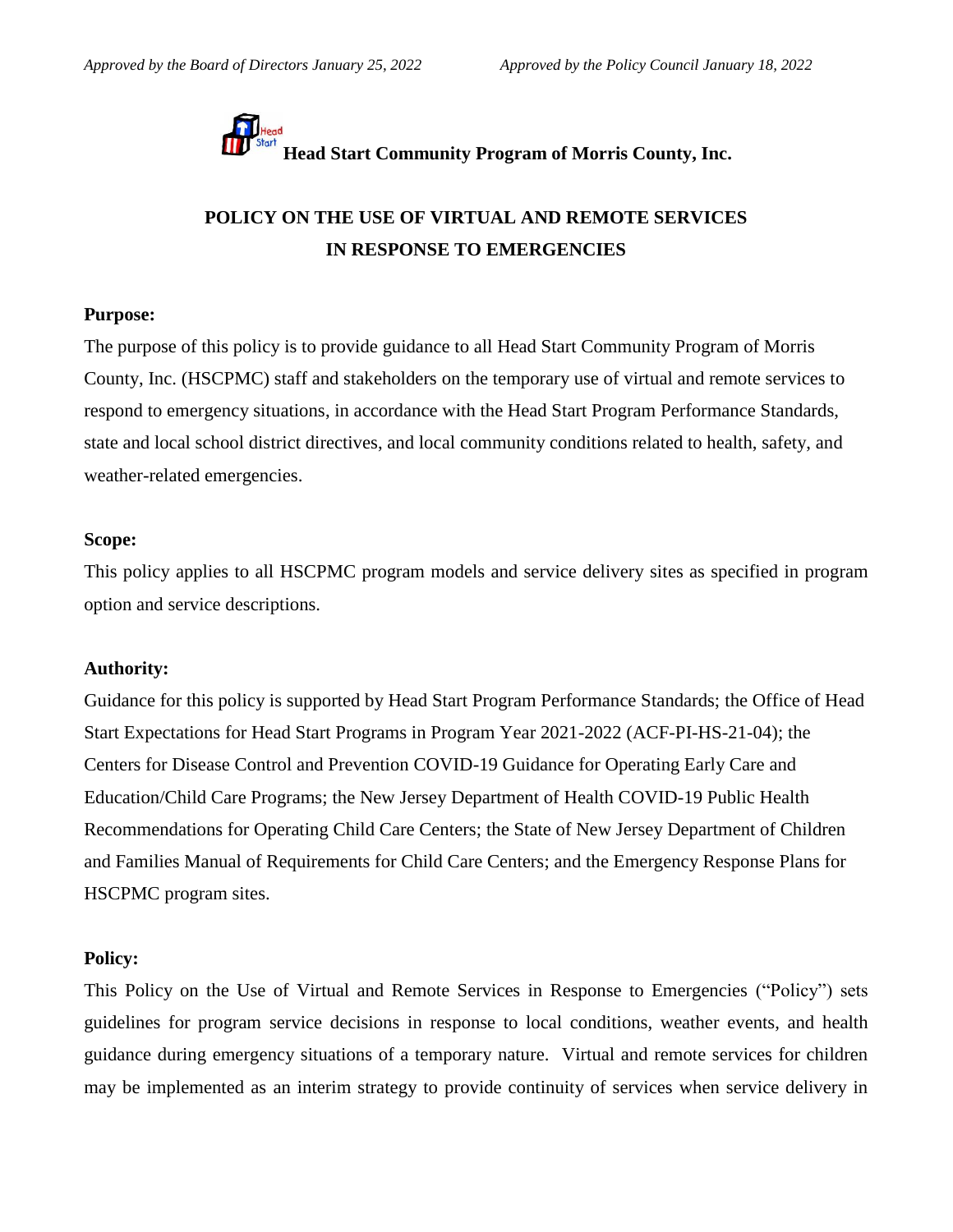accordance with approved program models is not possible due to health and safety concerns. Virtual and remote services for children are not intended to replace approved program models for comprehensive services, and a return to in-person services will be implemented as soon as local conditions can safely permit.

### **Weather-related Issues**

When local school districts have an emergency closing, delayed opening or early dismissal due to weatherrelated safety conditions, HSCPMC's Head Start and Early Head Start classrooms will follow site-specific recommendations of the local school district connected with each site. Single day emergency responses to weather conditions will be communicated to staff and families as soon as this information is available to HSCPMC administration. Bilingual (English/Spanish) messaging will take place using the Child Plus instant alert system and will be posted on HSCPMC social media platforms. Emergency closing days will be tracked annually, and make-up days scheduled as needed to ensure compliance with program model duration requirements in accordance with the Head Start Program Performance Standards.

### **Local Public Health Emergencies**

Working with local public health departments and community partners, including the HSCPMC Health Advisory Committee, HSCPMC will seek appropriate guidance when responding to public health emergencies such as COVID-19 or other public health threats in the program. School district collaboration classrooms will follow school district responses to community conditions that may temporarily affect service delivery. For Head Start non-collaboration classrooms and Early Head Start classrooms, as well as Home-based programs, consultation with local public health officials will guide responses and decisions regarding the necessity for the use of virtual and remote delivery of program services for children as an interim service delivery strategy. The availability of personnel to ensure active supervision and staff/child ratios at all sites will also be considered in such decisions.

Communication with Region II grantee staff will take place to review any temporary deviations from approved program models in response to public health concerns, including COVID-19 or other contagious diseases affecting HSCPMC's service delivery.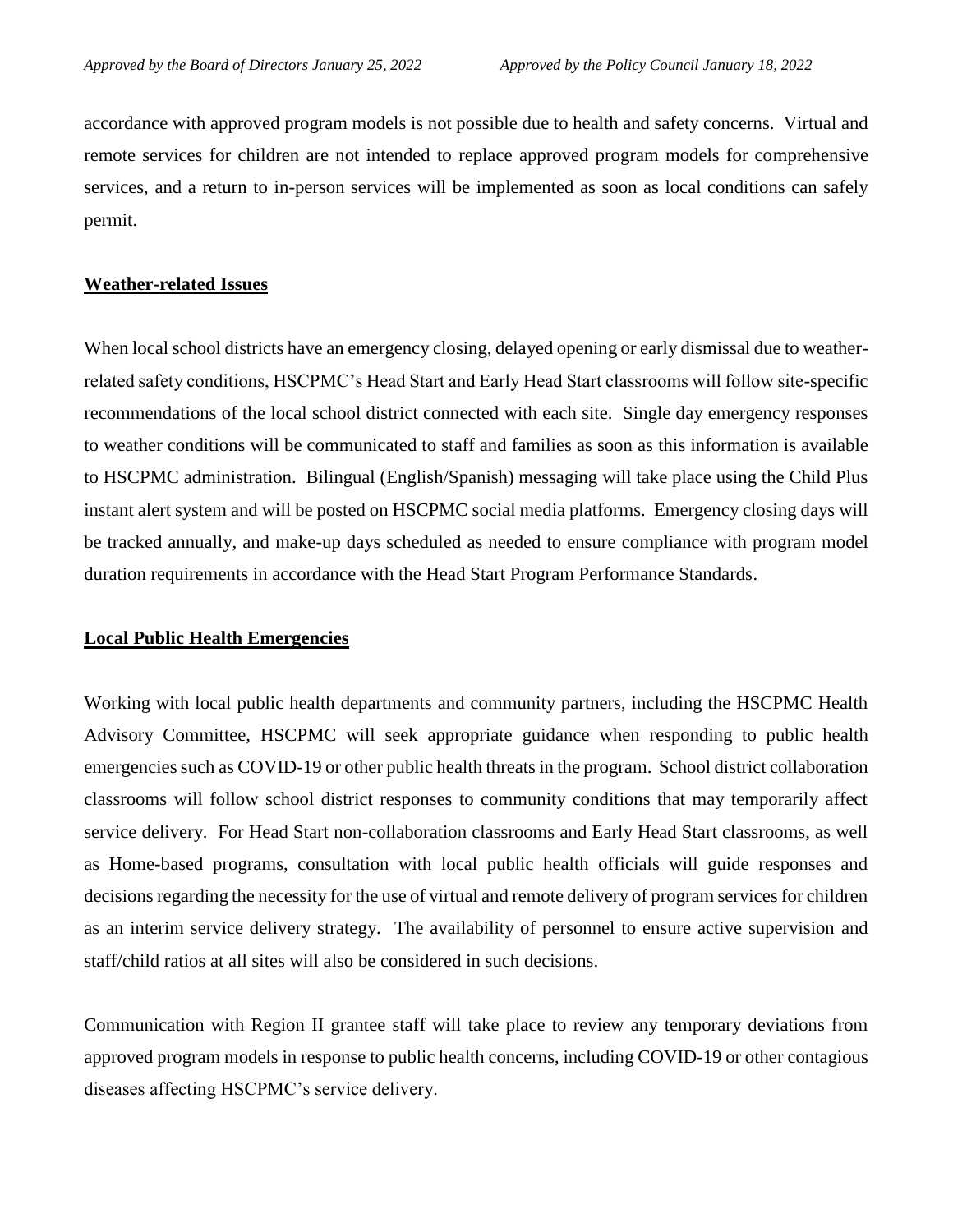Bilingual (English/Spanish) communication will take place to inform families and stakeholders, including the Board of Directors and Policy Council, of any temporary deviations from approved program models in response to public health emergencies such as COVID-19 or other contagious diseases affecting HSCPMC's service delivery.

A flexible approach to the delivery of services will be used to respond to public health issues, weather issues, and the needs of families, volunteers and stakeholders as regards Policy Council meetings, Board of Directors meetings, parenting curriculum meetings, parent meetings, intakes, home visits for medically fragile children, and professional development or training programming for staff and volunteers. These services may be delivered virtually or in-person on an ongoing basis if it is beneficial to HSCPMC and stakeholders.

When virtual services are considered, assessment of technology needs relative to participation of families and program participants will take place in their home language. Supports for technology may include technical assistance from program staff, loan of devices as available, and referrals for assistance from community partners.

When interim virtual services for children are considered, assessment of children's nutritional needs and families' access to supplies which are typically provided on site during in-person services will be conducted in the home language of families. Planning will take place to provide appropriate supports for child nutrition and educational supplies and materials during any temporary pivot to virtual or remote services.

Home visits may take place with HSCPMC staff members taking appropriate safety precautions, including masking, maintaining social distancing, minimizing contact with frequently touched surfaces in the home, along with use of hand sanitizer that contains at least 60% alcohol before entering the home and after the visit. Staff members will conduct risk assessment and screening, for themselves and for family members, prior to entry into the home. If family members answer screening questions indicating that symptoms are present or exposure to COVID-19 has occurred, a face-to-face visit should not take place. The staff member should document the situation and proceed with an alternative mode for the visit, such as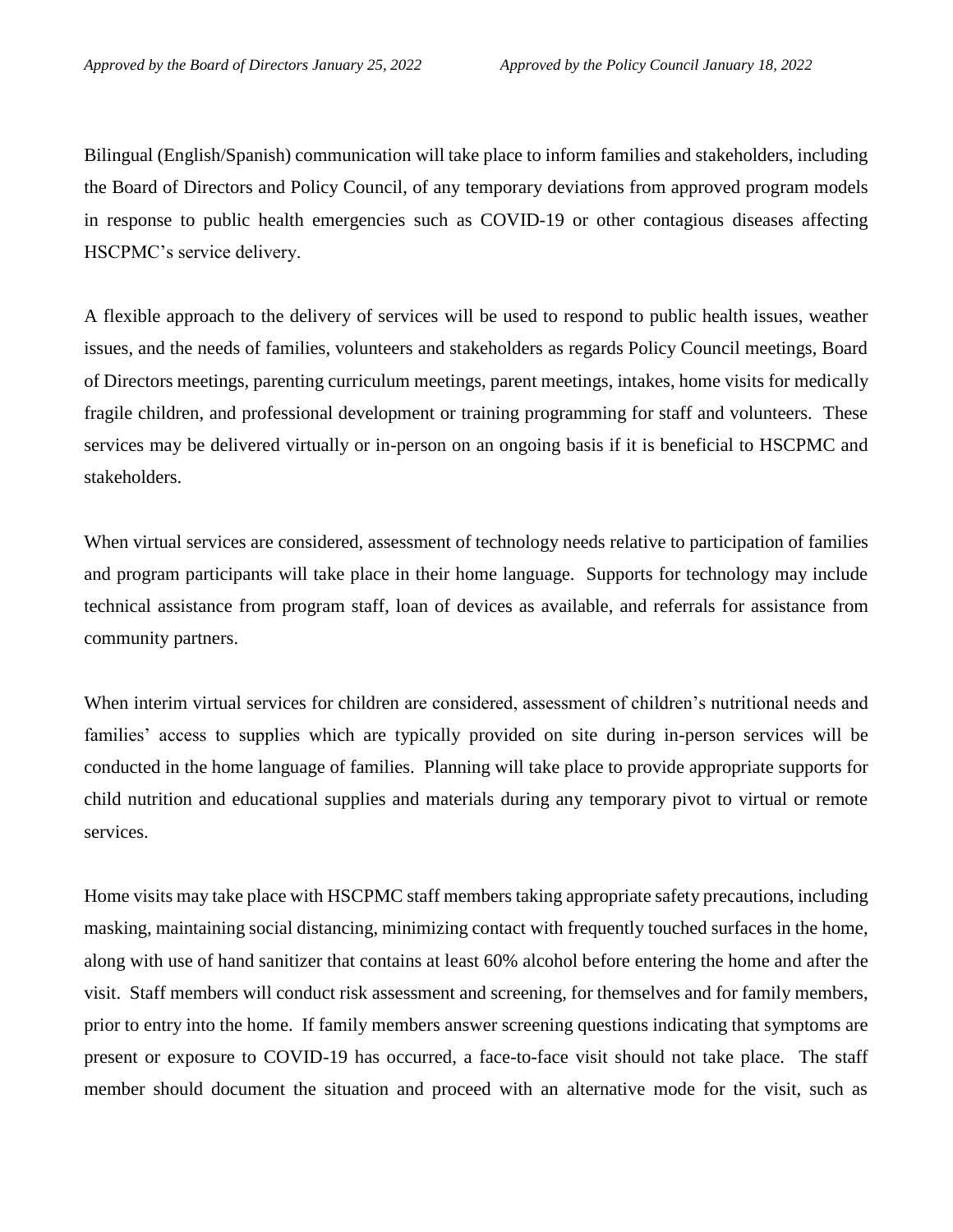telephone and/or video communication. For home-based socialization events, the use of outdoor spaces or indoor locations with sufficient space and ventilation, if available, will be used to the extent possible. The program will work with local health department officials and the Health Services Advisory Committee to continually monitor and follow recommendations for in-person home visits based on community risk.

### **Other Emergencies**

Other natural disasters or hazardous emergency situations preventing in-person services will be addressed in accordance with the emergency response plans for each program site, and with the guidance of local emergency management officials. Virtual and remote services may also be considered as an interim strategy in the event that in-person services are not possible.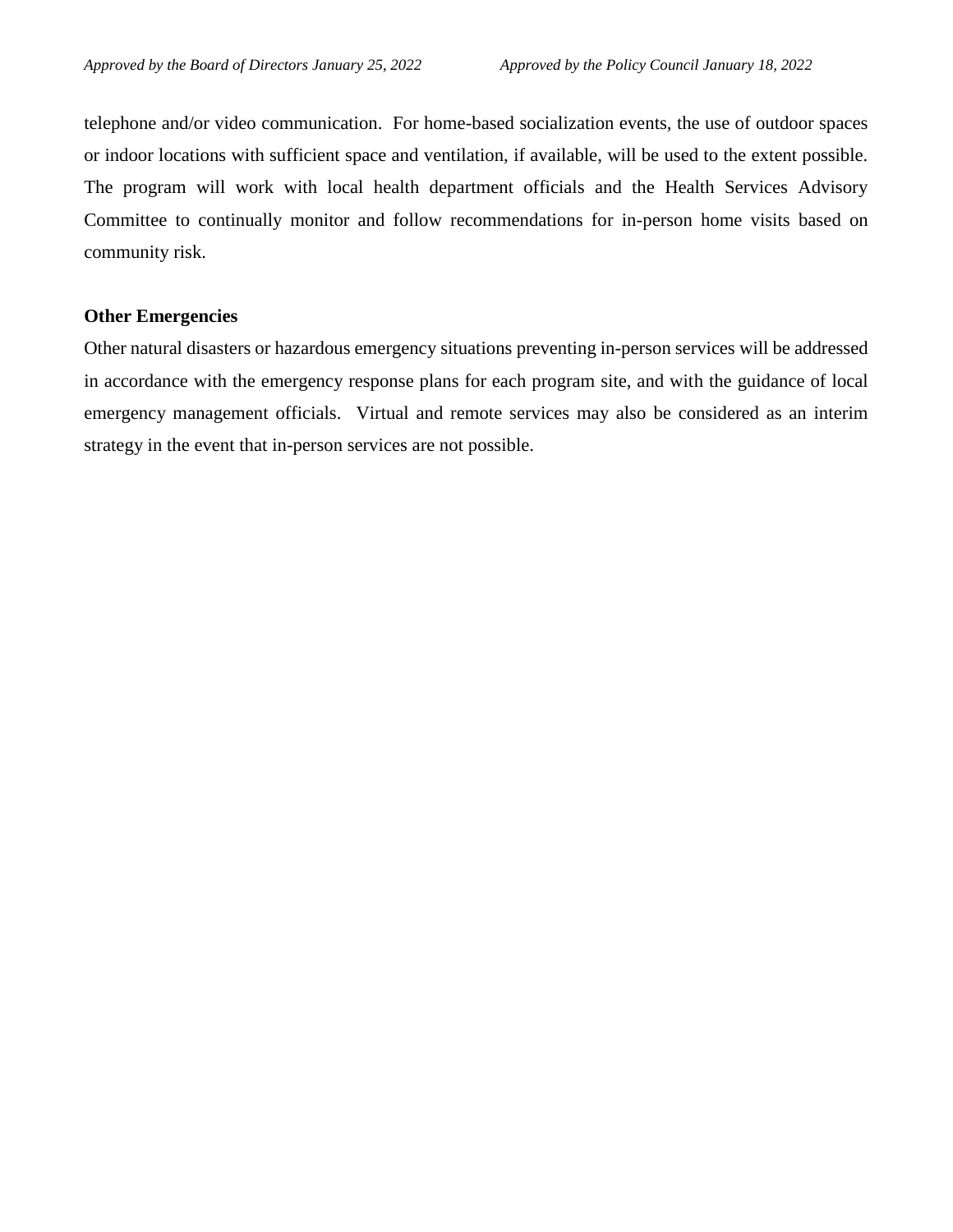# **Head Start Community Program of Morris County, Inc. POLÍTICA DE USO DE SERVICIOS VIRTUALES Y A DISTANCIA EN RESPUESTA A EMERGENCIAS**

### **Propósito:**

El propósito de esta política es brindar orientación a todo el personal y las partes interesadas del Programa Comunitario Head Start del Condado de Morris, Inc. (HSCPMC) sobre el uso temporal de servicios virtuales y remotos para responder a situaciones de emergencia, de acuerdo con el Programa de Desempeño del Programa Head Start. Estándares, directivas de distritos escolares estatales y locales, y condiciones de la comunidad local relacionadas con la salud, la seguridad y las emergencias relacionadas con el clima.

### **Alcance:**

Esta política se aplica a todos los modelos de programas y sitios de prestación de servicios de HSCPMC, según se especifica en las descripciones de opciones y servicios del programa.

### **Autoridad:**

La orientación para esta política está respaldada por las Normas de Desempeño del Programa Head Start; Expectativas de la Oficina Nacional de Head Start para los programas Head Start en el año del programa 2021-2022 (ACF-PI-HS-21-04); la Guía de los Centros para el Control y la Prevención de Enfermedades COVID-19 para operar programas de cuidado y educación tempranos/cuidado infantil; las recomendaciones de salud pública COVID-19 del Departamento de Salud de Nueva Jersey para operar centros de cuidado infantil; el Manual de requisitos para centros de cuidado infantil del Departamento de Niños y Familias del Estado de Nueva Jersey; y los Planes de Respuesta a Emergencias para los sitios del programa HSCPMC.

# **Política:**

Esta Política sobre el uso de servicios virtuales y remotos en respuesta a emergencias ("Política") establece pautas para las decisiones de servicio del programa en respuesta a las condiciones locales,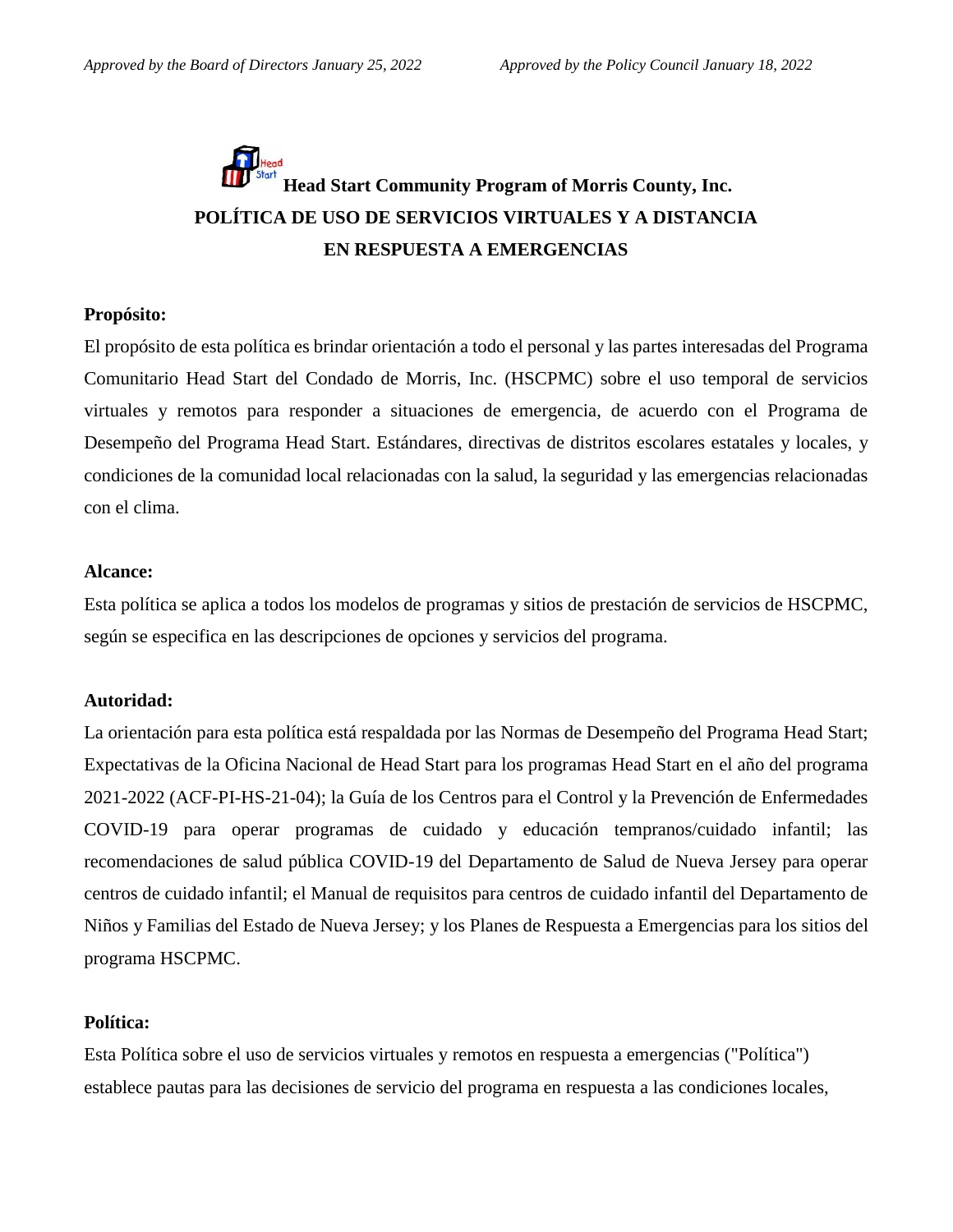eventos climáticos y orientación de salud durante situaciones de emergencia de carácter temporal. Los servicios virtuales y remotos para niños pueden implementarse como una estrategia provisional para continuar la continuidad de los servicios cuando la prestación de servicios de acuerdo con los modelos de programas aprobados no es posible debido a problemas de salud y seguridad. Los servicios virtuales y remotos para niños no pretenden reemplazar los modelos de programas aprobados para servicios integrales, y se implementará un regreso a los servicios en persona tan pronto como las condiciones locales lo permitan de manera segura.

#### **Problemas Relacionados con el Clima**

Cuando los distritos escolares locales tienen un cierre de emergencia, apertura retrasada o salida temprana debido a condiciones de seguridad relacionadas con el clima, las aulas de Head Start y Early Head Start de HSCPMC seguirán las recomendaciones específicas del sitio del distrito escolar local conectado con cada sitio. Las respuestas de emergencia de un solo día a las condiciones climáticas se comunicarán al personal y las familias tan pronto como esta información esté disponible para la administración de HSCPMC. Los mensajes bilingües (inglés/español) se llevarán a cabo utilizando el sistema de alerta instantánea Child Plus y se publicarán en las plataformas de redes sociales de HSCPMC. Los días de cierre de emergencia se controlarán anualmente y los días de recuperación se programarán según sea necesario para garantizar el cumplimiento de los requisitos de duración del modelo del programa de acuerdo con las Normas de desempeño del programa Head Start.

### **Emergencias Locales de Salud Pública**

Al trabajar con los departamentos de salud pública locales y los socios de la comunidad, incluido el Comité Asesor de Salud de HSCPMC, HSCPMC buscará la orientación adecuada al responder a emergencias de salud pública como COVID-19 u otras amenazas a la salud pública en el programa. Las aulas de colaboración del distrito escolar seguirán las respuestas del distrito escolar a las condiciones de la comunidad que pueden afectar temporalmente la prestación de servicios. Para las aulas de Head Start que no son de colaboración y las aulas de Early Head Start, así como los programas basados en el hogar, la consulta con los funcionarios locales de salud pública guiará las respuestas y las decisiones con respecto a la necesidad del uso de la entrega virtual y remota de los servicios del programa para niños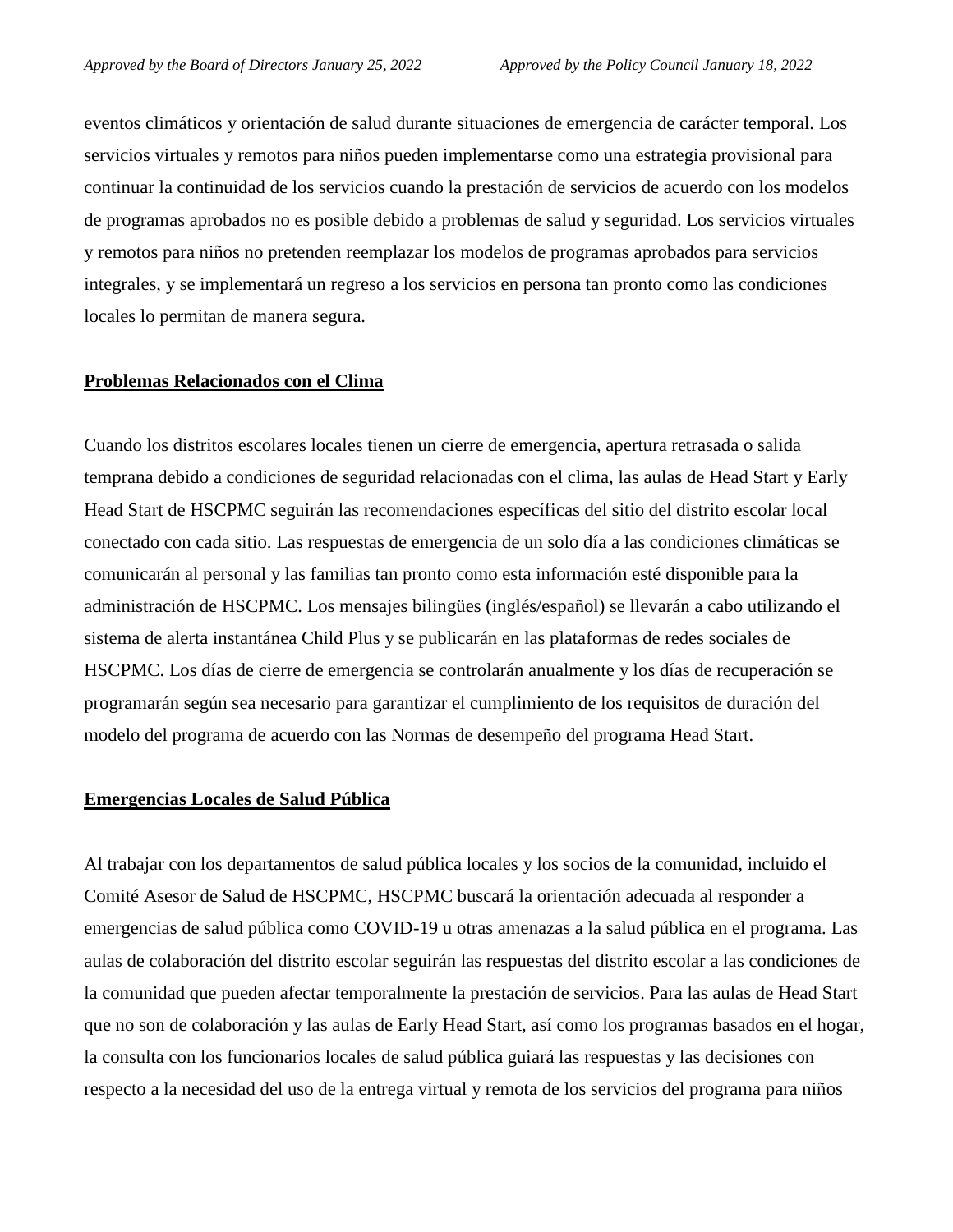como un estrategia provisional de prestación de servicios. La disponibilidad de personal para garantizar la supervisión activa y la proporción de personal/niños en todos los sitios también se considerará en tales decisiones.

Se llevará a cabo una comunicación con el personal del concesionario de la Región II para revisar cualquier desviación temporal de los modelos de programas aprobados en respuesta a preocupaciones de salud pública, incluido COVID-19 u otras enfermedades contagiosas que afectan la prestación de servicios de HSCPMC.

Se llevará a cabo una comunicación bilingüe (inglés/español) para informar a las familias y las partes interesadas, incluida la Junta Directiva y el Consejo de Políticas, sobre cualquier desviación temporal de los modelos de programas aprobados en respuesta a emergencias de salud pública como COVID-19 u otras enfermedades contagiosas que afectan a HSCPMC. prestación de servicios

Se utilizará un enfoque flexible para la prestación de servicios para responder a los problemas de salud pública, problemas climáticos y las necesidades de las familias, los voluntarios y las partes interesadas en lo que respecta a las reuniones del Consejo de Políticas, las reuniones de la Junta Directiva, las reuniones del plan de estudios para padres, las reuniones de padres, las admisiones, visitas domiciliarias para niños médicamente frágiles y desarrollo profesional o programas de capacitación para el personal y los voluntarios. Estos servicios pueden brindarse virtualmente o en persona de manera continua si es beneficioso para HSCPMC y las partes interesadas.

Cuando se consideren los servicios virtuales, la evaluación de las necesidades tecnológicas en relación con la participación de las familias y los participantes del programa se llevará a cabo en el idioma de su hogar. Los apoyos para la tecnología pueden incluir asistencia técnica del personal del programa, préstamo de dispositivos según estén disponibles y referencias para asistencia de socios de la comunidad.

Cuando se consideren los servicios virtuales provisionales para niños, la evaluación de las necesidades nutricionales de los niños y el acceso de las familias a los suministros que normalmente se brindan en el sitio durante los servicios en persona se realizará en el idioma del hogar de las familias. Se llevará a